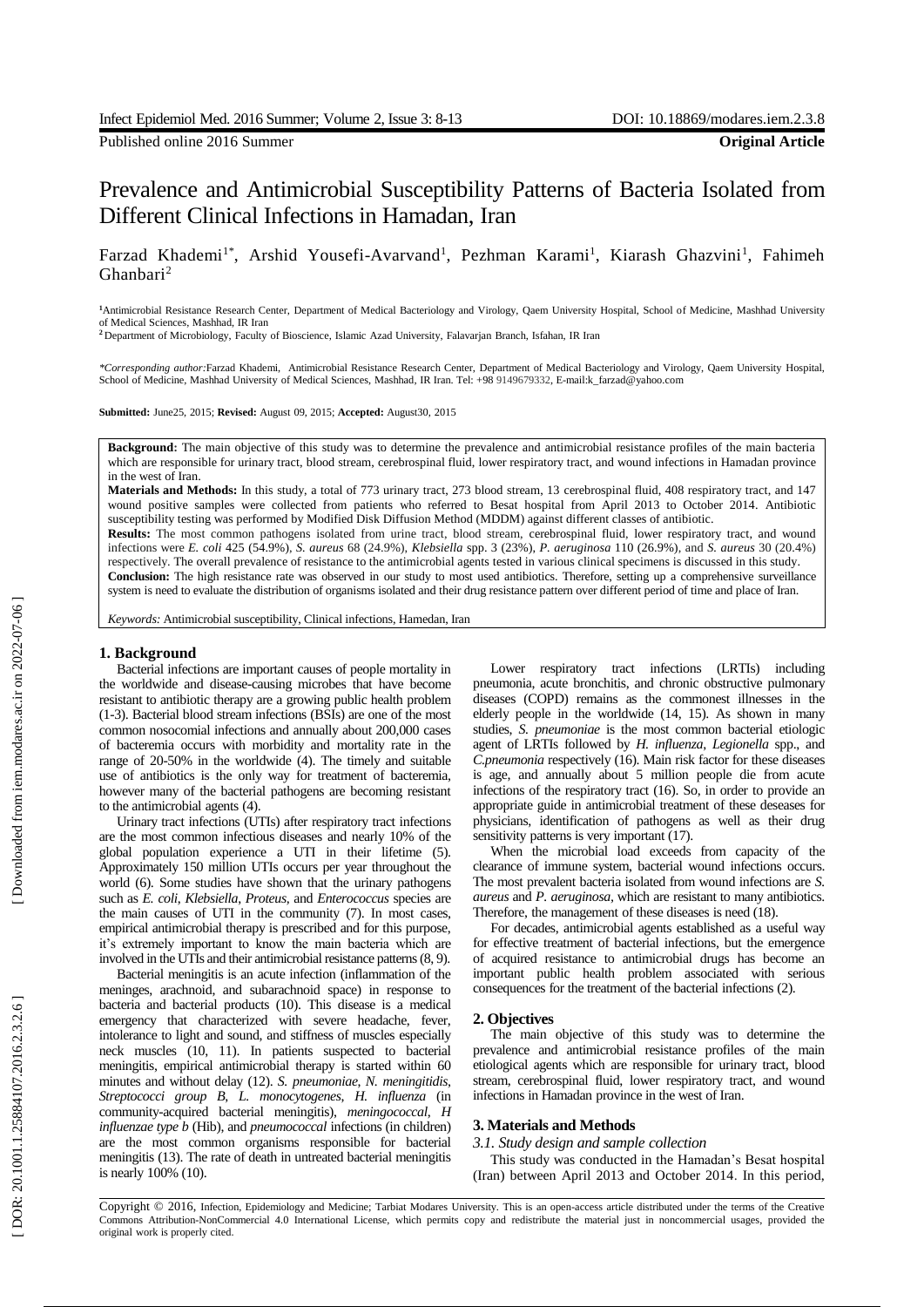bacterial isolates of 2320 inpatients and outpatients suspected to clinical infections were collected from different clinical sources including, urine, blood, cerebrospinal fluid, tracheal aspirate , and wound specimens. The patient infection classified as community or hospital -acquired infections based on the clinical examination by physicians and recorded data of patients. Patients with bacterial colonization after more than 48 hours of hospitalization were defined as hospital -acquired infections.

## *3.2. Isolation and identification of bacteria*

Pathogens identification was performed by culture, morpho logical , and biochemical properties. For urine culture, the midstream specimens of all urine samples were collected and then inoculated within one hour after sampling on different culture media such as blood agar and Mac Conkey agar. Plates were incubated at 37°C for 24 -48 hours depending on the microorganism type.

Blood samples (3 - 5 mL) were cultured into 5 mL brain heart infusion broth and incubated at 37°C for 24 hours. Then in order to isolat e pure bacteria, they were sub -cultured on blood agar, chocolate agar , and Mac Conkey agar plates and incubated for 24 hours at 37°C.

For cerebrospinal fluid (CSF), samples cultured on blood agar supplemented with 5% horse blood or chocolate agar. Then plates were incubated at 37°C for 24 -48 hours.

Tracheal aspirates and wound specimens were obtained with aseptic methods. These specimens cultured on blood agar, chocolate agar , and Mac Conkey agar and then incubated at 37°C for 24 hours in order to isolat e lower respiratory tract colonizer s and contaminant organism s of wound.

Biochemical tests were done depending on the type of isolated bacteria (Gram-positive or Gram -negative) from various samples. In order to identify Gram positive bacteria; Catalase, Coagulase, Novobiocin, Optochin disk, CAMP test (for *S. agalactiae*), and Esculin agar (for *enterococci*), and for Gram negative bacteria; Triple Sugar Iron (TSI), Indole, Citrate, Urea, Lysine Decarboxylase (LDC), Oxidase (for *Pseudomonaceae* ) , and motility were performed .

### *3.3. Antibiotic susceptibility test*

The antimicrobial susceptibility test of isolates was performed on Muller Hinton agar by modified disk diffusion method (MDDM) according to the Clinical and Laboratory Standards Institute (CLSI) guideline (19). For this purpose, suspensions of pure bacteria equivalent to standard 0.5 McFarland (1.5  $\times$  10<sup>8</sup> CFU .mL - 1 ) were prepared in sterile saline , and susceptibility test of bacterial isolates to different groups of antibiotics including Aminoglycosides (amikacin and gentamicin), Carbapenems (imipenem), Cephalosporins  $1<sup>st</sup>$  (cefazolin), Cephalosporins  $2<sup>st</sup>$ (cefotaxime), Cephalosporins 3<sup>st</sup> (ceftazidime, ceftizoxime, cefexime, ceftriaxone), Nitrofurans (nitrofurantoin), Penicillins (piperacillin), Quinolones (ciprofloxacin and nalidixic acid ), Sulfonamides (trimethoprim -sulfamethoxazole), Glycopeptides (vancomycin), Macrolides (azithromycin) were performed. After plate incubation at 37°C for 24 hours, diameter of the zone of growth inhibition was evaluated base d on CLSI guideline. We used *E. coli* (ATCC 25922) as control strain for antibiotic susceptibility testing.

### *3.4. Statistical analysis*

The frequency of drug resistance was expressed as percentage. All statistical analyses were done by SPSS v.15 software. The proportions were considered statistically significant if *P* -value was less than 0.05.

In this study, 1614 bacterial isolates from different clinical specimens (773, 273, 13, 408, and 147 isolates from urine, blood, cerebrospinal fluid, tracheal aspirate , and wound samples respectively) from inpatients and outpatients were collected. From 1614 bacterial isolates, 885 (54.8%) were obtained from female patients and 729 (45.2%) from male patients, with an age range of 15 to 73 years (*P* > 0 *.*05) . Also 22.1% (357 isolates) of all bacterial isolates were Gram-positive and 77.9% (1257 isolates) were Gramnegative. The most prevalent organisms in different samples are shown in Fig . 1 and 2. *E. coli* 425 (62.5%), *Klebsiella* spp. 32 (22.6%) , *P. aeruginosa* 32 (22.6%), *Klebsiella* spp. 3 (37.5%), *P. aeruginosa* 110 (31.4%), and *P. aeruginosa* 22 (27.8%), were the main Gram negative bacteria isolated from UTI, BSI, CSF, tracheal aspirate , and wound specimens respectively (Fig . 1). Also, CoNS 40 (42.5%), *S. aureus* 68 (51.5%), *S. aureus* 2 (40%), *S. aureus* 23 (39.6%), *S. aureus* 30 (44.1%), were the main Gram positive bacteria isolated from UTI, BSI, CSF, tracheal aspirate , and wound specimens respectively (Fig . 2).



**Fig. 1.** Frequency and type of Gram negative pathogens isolated from different clinical samples.





In our study, antibiotic susceptibility test was performed by modified disk diffusion method. Tables 1 -5 showed the overall prevalence of resistance to the antimicrobial agents tested in Gram positive and Gram negative bacteria which isolated from various clinical specimens.

Finally, the main bacteria isolate d from hospital -acquired infections (HAI) and community -acquired infections (CAI) were *Acinetobacter* spp. and *E. coli* respectively.

## **5. Discussion**

The global spread of resistance to antibiotics among bacterial infections is a growing problem and results in a lot of attention following reports of international expansion of multi-resistant S.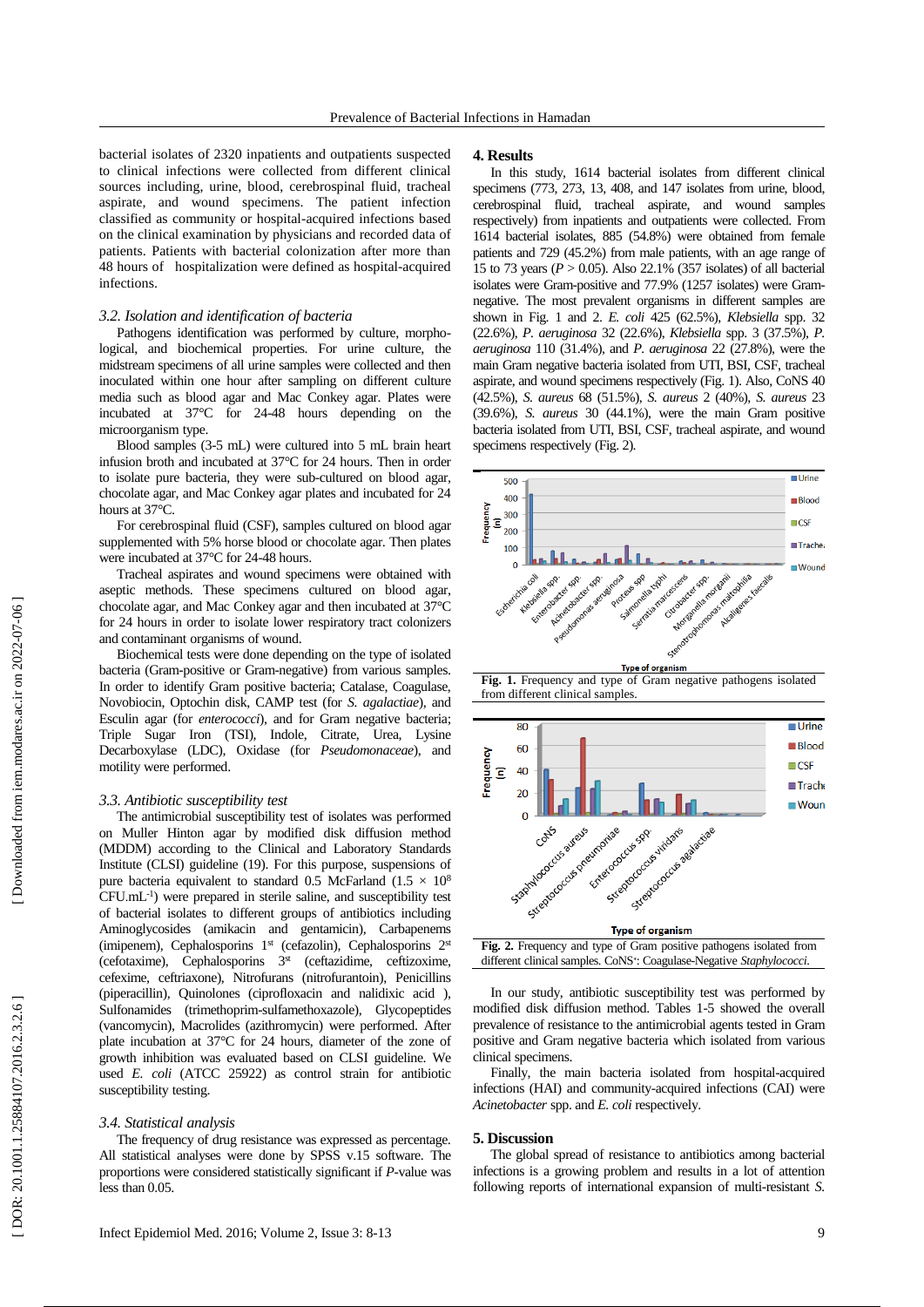*pneumoniae* , meticillin -resistant *S. aureus .*and *Enterobac teriaceae* resistant to cephalosporins (20 ) . This phenomenon is one of the main challenges facing mankind public health in the worldwide and require global cooperation (21) .

In agreement with similar studies, our data showed that the prevalence of Gram negative bacteria, 1257 (77.9%), in different clinical infections was higher than Gram positive 357 (22.1%) pathogens (22). Among bacterial infections investigated , urinary tract infection was more frequent (47.8%). Our study on UTI samples revealed that *E. coli* 425 (54.9%) and *Klebsiella* spp.79 (10.2%) were the most common organisms isolated and followed by *Proteus* spp. 61 (7.8%), CoNS 40 (5.1%), *Enterobacter* spp. 28 (3.6%) , and *Enterococcus* spp. 28 (3.6%) . Similar results have been reported by Farajnia *et al.* (5). In the present study, the most of the urine specimens were obtained from outpatients

(community -acquired infections). To assess drug resistance in all samples no differentiate were performed between bacteria isolate d from community and hospital -acquired infections. The highest resistance rate of the *E. coli* isolates were against trimethoprimsulfamethoxazole 278 (65.4%) and nalidixic acid 235 (55.2%).<br>The lowest resistance rates were against nitrofurantoin 24 (5.6%) and amikacin 42 (9.9%) (Table 1). These results are comparable with susceptibility profiles observed from other studies (5). The highest and lowest resistance levels to nitrofurantoin were observed in *Acinetobacer* spp. (100%) and *S. agalactiae.* From 773 bacteria isolate d of UTI, 485 (62.7%) were obtained from female patients and 288 (37.3%) fro m male patients. This result is comparable with Farajnia*et al*. report (5). This suggests that UTI is an important problem in women .

|                                      | Table 1. Antibiotic susceptibility profile of organisms isolated from UTIs. |                         |                       |                          |                        |                         |                        |               |                          |                       |                          |                          |                       |  |
|--------------------------------------|-----------------------------------------------------------------------------|-------------------------|-----------------------|--------------------------|------------------------|-------------------------|------------------------|---------------|--------------------------|-----------------------|--------------------------|--------------------------|-----------------------|--|
|                                      | <b>Resistance Rate (%)</b>                                                  |                         |                       |                          |                        |                         |                        |               |                          |                       |                          |                          |                       |  |
| Organism                             | AN                                                                          | <b>GEN</b>              | TMP-<br><b>SXT</b>    | <b>CIP</b>               | <b>CAZ</b>             | CT                      | <b>CFM</b>             | <b>NA</b>     | <b>NIT</b>               | V                     | <b>CRO</b>               | <b>CTX</b>               | <b>CZ</b>             |  |
| E. coli<br>$(N=425)$                 | 42<br>(9.9)                                                                 | 83<br>(19.5)            | 278<br>(65.4)         | 71<br>(16.7)             | 83<br>(19.5)           | 93<br>(21.9)            | 151<br>(35.5)          | 235<br>(55.2) | 24<br>(5.6)              | <b>NA</b>             | 127<br>(29.9)            | 121<br>(28.4)            | NA                    |  |
| Klebsiellaspp.<br>$(N=79)$           | 21                                                                          | 29<br>$(26.6)$ $(36.7)$ | 48<br>(60.7)          | 30<br>(38)               | 33<br>(41.8)           | 34<br>(43)              | 43<br>(54.4)           | 39<br>(49.3)  | 33<br>(41.8)             | NA                    | 42<br>(53.1)             | 31<br>(39.2)             | NA                    |  |
| P. aeroginosa<br>$(N=27)$            | 10<br>(37)                                                                  | 15<br>(55.5)            | 22<br>(81.5)          | 13<br>(48.1)             | 15<br>(55.5)           | 15<br>(55.5)            | 27<br>(100)            | 18<br>(66.6)  | 21<br>(77.8)             | NA                    | 23<br>(85.1)             | 19<br>(70.3)             | NA                    |  |
| <i>Enterobacter</i> spp.<br>$(N=28)$ | $\overline{4}$                                                              | 6<br>$(14.2)$ $(21.4)$  | 16<br>(57.1)          | $\tau$<br>(25)           | 3<br>(10.7)            | 3<br>(10.7)             | 8<br>(28.6)            | 13<br>(46.4)  | 2<br>(7.1)               | <b>NA</b>             | 4<br>(14.2)              | $\overline{4}$<br>(14.2) | <b>NA</b>             |  |
| Proteus spp.<br>$(N=61)$             | 9                                                                           | 15<br>$(14.7)$ $(24.6)$ | 35<br>(57.3)          | 9<br>(14.7)              | 13<br>(21.3)           | 13<br>(21.3)            | 23<br>(37.7)           | 19<br>(31.1)  | 20<br>(32.8)             | NA                    | 18<br>(29.5)             | 18<br>(29.5)             | NA                    |  |
| M. morganii<br>$(N=5)$               | $\mathbf{1}$<br>(20)                                                        | $\overline{c}$<br>(40)  | 3<br>(60)             | 2<br>(40)                | $\mathbf{1}$<br>(20)   | $\mathbf{1}$<br>(20)    | $\overline{2}$<br>(40) | 3<br>(60)     | $\mathbf{1}$<br>(20)     | NA                    | $\mathbf{1}$<br>(20)     | 2<br>(40)                | NA                    |  |
| Acinetobacerspp.<br>$(N=11)$         | 10<br>$(90.9)$ $(100)$                                                      | 11                      | 11<br>(100)           | 11<br>(100)              | 10<br>(90.9)           | 11<br>(100)             | 11<br>(100)            | 11<br>(100)   | 11<br>(100)              | NA                    | 11<br>(100)              | 11<br>(100)              | NA                    |  |
| Citrobacterspp.<br>$(N=25)$          | $\mathbf{1}$<br>(4)                                                         | 3<br>(12)               | 16<br>(64)            | 10<br>(40)               | $\overline{4}$<br>(16) | 6<br>(24)               | 8<br>(32)              | 15<br>(60)    | $\overline{4}$<br>(16)   | NA                    | 11<br>(44)               | 6<br>(24)                | NA                    |  |
| S. marcescens<br>$(N=18)$            | 8                                                                           | 12<br>$(44.4)$ $(66.6)$ | 16<br>(88.9)          | 8<br>(44.4)              | 8<br>(44.4)            | 10<br>(55.5)            | 15<br>(83.3)           | 15<br>(83.3)  | 14<br>(77.8)             | NA                    | 10<br>(55.5)             | 12<br>(66.6)             | NA                    |  |
| $CoNS^*$<br>$(N=40)$                 | 1<br>(2.5)                                                                  | NA                      | 10<br>(25)            | 8<br>(20)                | NA                     | 5<br>(12.5)             | 16<br>(40)             | NA            | $\overline{2}$<br>(5)    | $\theta$<br>(0)       | 6<br>(15)                | 7<br>(17.5)              | 8<br>(20)             |  |
| S. aureus<br>$(N=24)$                | $\overline{4}$<br>(16.6)                                                    | <b>NA</b>               | 8<br>(33.3)           | 5 <sup>5</sup><br>(20.8) | <b>NA</b>              | 6<br>(25)               | 15<br>(62.5)           | <b>NA</b>     | $\overline{4}$<br>(16.6) | $\overline{0}$<br>(0) | $\overline{4}$<br>(16.6) | $\overline{7}$<br>(29.1) | 5<br>(20.8)           |  |
| Enterococcus spp. 11<br>$(N=28)$     | (39.3)                                                                      | <b>NA</b>               | 22<br>(78.6)          | 13<br>(46.4)             | NA                     | 10<br>(35.7)            | 20<br>(71.4)           | NA            | $\overline{4}$<br>(14.3) | 1<br>(3.5)            | 11<br>(39.3)             | 13<br>(46.4)             | 12<br>(42.8)          |  |
| S. agalactiae<br>$(N=2)$             | $\overline{0}$<br>(0)                                                       | NA                      | $\overline{0}$<br>(0) | $\mathbf{1}$<br>(50)     | <b>NA</b>              | $\boldsymbol{0}$<br>(0) | $\mathbf{1}$<br>(50)   | NA            | $\overline{0}$<br>(0)    | $\overline{0}$<br>(0) | $\overline{0}$<br>(0)    | $\mathbf{0}$<br>(0)      | $\overline{0}$<br>(0) |  |

**Table 1:** Antibiotic susceptibility profile of organisms isolated from UTIs.

AN, amikacin; GEN, gentamicin; TMP-SXT, trimethoprim-sulfamethoxazole; CIP, ciprofloxacin; CAZ, ceftazidime; CT, ceftizoxime; CFM, cefixime; NA, nalidixic acid; NIT, nitrofurantoin; V, vancomycin; CRO-ceftriaxone; CTX, cefotaxime; CZ, cefazolin. \*CoNS, Coagulase-Negative *Staphylococci*; NA, not applicable.

Isolation rate of bacteria in the blood specimens of suspected patients to BSI was 16.9% ( *P*> 0.05). From 273 bacteria isolated of BSI, 108 (39.5%) were obtained from female patients and 165 (60.5%) from male patients. Similar to urinary tract infections, in blood stream infections the prevalence of Gram negative was higher than Gram positive bacteria (51.6% *vs.* 48.4%). As shown in Fig . 1 and 2, *S. aureus* 68 (24.9%), *Klebsiella* spp. 32 (11.7%), *P. aeroginosa* 32 (11.7%), CoNS 31 (11.3%), *Acinetobacter* spp. 27 (9.8%), *E. coli* 26 (9.5%), *S. viridans* 18 (6.5%), *Enterococcus*

spp. 13 (4.7%), *S. typhi* 8 (2.9%), *S. marcescens* 8 (2.9%), *Enterobacter* spp. 6 (2.1%), *S. pneumonia* 2 (0.7%) and *S. maltophilia* 2 (0.7%) were the most prevalent organisms causing BSI. Similar results have been reported in studies of Iranian, American , and European researchers (23). Among Gram negative and positive bacteria isolated from blood infections the highest resistance rate found in *S. maltophilia*, *Acinetobacer* spp., and *P. aeroginosa ,* which were resistant to most commonly tested antibiotics (Table 2).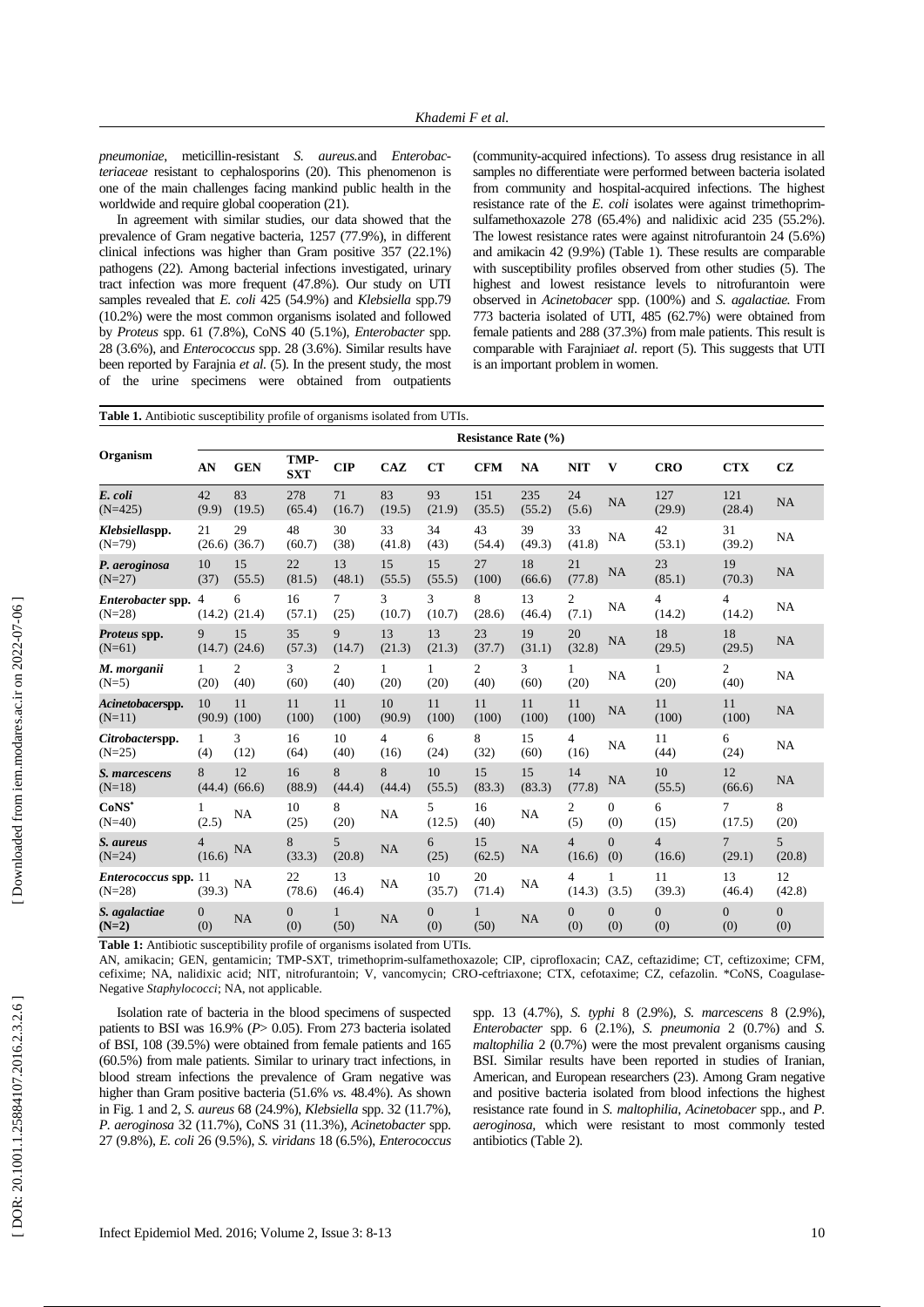Prevalence of Bacterial Infections in Hamadan

| Table 2. Antibiotic susceptibility profile of organisms isolated from BSIs. |                       |                         |                    |                        |                        |                          |                            |                 |                 |                       |                         |                        |                          |              |
|-----------------------------------------------------------------------------|-----------------------|-------------------------|--------------------|------------------------|------------------------|--------------------------|----------------------------|-----------------|-----------------|-----------------------|-------------------------|------------------------|--------------------------|--------------|
|                                                                             |                       |                         |                    |                        |                        |                          | <b>Resistance Rate (%)</b> |                 |                 |                       |                         |                        |                          |              |
| Organism                                                                    | AN                    | <b>GEN</b>              | TMP-<br><b>SXT</b> | $\mathbf{CIP}$         | <b>CAZ</b>             | CT                       | <b>CFM</b>                 | <b>PIP</b>      | <b>IPM</b>      | <b>AZM</b>            | V                       | <b>CRO</b>             | <b>CTX</b>               | CZ           |
| E. coli<br>$(N=26)$                                                         | 12<br>$(46.1)$ $(50)$ | 13                      | 18<br>(69.2)       | 13<br>(50)             | 16<br>(61.5)           | 19<br>(73.1)             | 19<br>(73.1)               | 8<br>(30.7)     | 3(11.5)         | 9<br>(34.6)           | <b>NA</b>               | 17<br>(65.4)           | 13<br>(50)               | NA           |
| Klebsiellaspp.<br>$(N=32)$                                                  | 13                    | 20<br>$(40.6)$ $(62.5)$ | 25<br>(78.1)       | 17<br>(53.1)           | 22<br>(68.7)           | 23<br>(71.8)             | 27<br>(84.3)               | 12<br>(37.5)    | 9<br>(28.1)     | 14<br>(43.7)          | NA                      | 21<br>(65.6)           | 21<br>(65.6)             | NA           |
| P. aeroginosa<br>$(N=32)$                                                   | 21<br>(65.6)          | 24<br>(75)              | 23<br>(71.8)       | 19<br>(59.3)           | 25<br>(78.1)           | 27<br>(84.3)             | 29<br>(90.6)               | 20<br>(62.5)    | 4<br>(12.5)     | 22<br>(68.7)          | NA                      | 28<br>(87.5)           | 27<br>(84.3)             | NA           |
| Enterobacter spp.<br>$(N=6)$                                                |                       | 2<br>$(16.6)$ $(33.3)$  | 4<br>(66.6)        | (16.6)                 | $\theta$<br>(0)        | $\mathfrak{D}$<br>(33.3) | 3<br>(50)                  | 2<br>(33.3)     | 0<br>(0)        | (16.6)                | <b>NA</b>               | 3<br>(50)              | 3<br>(50)                | NA           |
| S. typhi<br>$(N=8)$                                                         | $\Omega$<br>(0)       | (12.5)                  | 4<br>(50)          | $\overline{c}$<br>(25) | (12.5)                 | (12.5)                   | 3<br>(37.5)                | $\Omega$<br>(0) | $\Omega$<br>(0) | $\overline{0}$<br>(0) | NA                      | $\overline{2}$<br>(25) | $\overline{2}$<br>(25)   | NA           |
| S. maltophilia<br>$(N=2)$                                                   | 2<br>(100)            | (50)                    | 2<br>(100)         | (50)                   | (50)                   | (50)                     | 2<br>(100)                 | 2<br>(100)      | 0<br>(0)        | 1<br>(50)             | NA                      | 2<br>(100)             | 1<br>(50)                | NA           |
| Acinetobacerspp.<br>$(N=27)$                                                | 22                    | 26<br>$(81.5)$ $(96.3)$ | 26<br>(96.3)       | 25<br>(92.6)           | 27<br>(100)            | 27<br>(100)              | 27<br>(100)                | 25<br>(92.6)    | 19<br>(70.4)    | 26<br>(96.3)          | NA                      | 27<br>(100)            | 27<br>(100)              | NA           |
| S. marcescens<br>$(N=8)$                                                    | (12.5)                | 4<br>(50)               | 5<br>(62.5)        | 3<br>(37.5)            | $\overline{c}$<br>(25) | 3<br>(37.5)              | 5.<br>(62.5)               | (12.5)          | $\Omega$<br>(0) | (12.5)                | NA                      | 3<br>(37.5)            | 3<br>(37.5)              | NA           |
| $CoNS^*$<br>$(N=31)$                                                        | 6                     | 17<br>$(19.3)$ $(54.8)$ | 16<br>(51.6)       | 10<br>(32.2)           | 18<br>(58)             | 15<br>(48.4)             | 20<br>(64.5)               | <b>NA</b>       | NA              | NA                    | $\Omega$<br>(0)         | $\mathbf{Q}$<br>(29)   | 12<br>(38.7)             | 17<br>(54.8) |
| S. aureus<br>$(N=68)$                                                       | 20<br>$(29.4)$ $(50)$ | 34                      | 30<br>(44.1)       | 25<br>(36.7)           | 41<br>(60.3)           | 40<br>(58.8)             | 48<br>(70.1)               | NA              | NA              | NA                    | $\mathfrak{2}$<br>(2.9) | 38<br>(55.9)           | 28<br>(41.2)             | 35<br>(51.5) |
| Enterococcus spp.<br>$(N=13)$                                               |                       | 11<br>$(23.1)$ $(84.6)$ | 12<br>(92.3)       | 5<br>(38.4)            | 8<br>(61.5)            | $\overline{7}$<br>(53.8) | 10<br>(76.9)               | <b>NA</b>       | <b>NA</b>       | <b>NA</b>             | (7.7)                   | 8<br>(61.5)            | $\overline{7}$<br>(53.8) | 10<br>(76.9) |
| S. viridans<br>$(N=18)$                                                     | 6                     | 7<br>$(33.3)$ $(38.9)$  | 9<br>(50)          | 7<br>(38.9)            | 8<br>(44.4)            | 9<br>(50)                | 16<br>(88.9)               | NA              | NA              | <b>NA</b>             | $\Omega$<br>(0)         | 5<br>(27.8)            | 5<br>(27.8)              | 7<br>(38.9)  |
| S. pneumonia<br>$(N=2)$<br>$\overline{a}$                                   | $\Omega$<br>(0)       | 0<br>(0)                | (50)               | (50)                   | (50)                   | $\Omega$<br>(0)          | $\mathfrak{D}$<br>(100)    | <b>NA</b>       | NA              | NA                    | $\Omega$<br>(0)         | $\Omega$<br>(0)        | $\Omega$<br>(0)          | (50)         |

**Table 2:** Antibiotic susceptibility profile of organisms isolated from BSIs.

AN, amikacin; GEN, gentamicin; TMP-SXT, trimethoprim-sulfamethoxazole; CIP, ciprofloxacin; CAZ, ceftazidime; CT, ceftizoxime; CFM, cefixime; PIP,piperacillin; IPM,imipenem; AZM, azithromycin; V, vancomycin; CRO -ceftriaxone; CTX, cefotaxime; CZ, cefazolin. \*CoNS, Coagulase -Negative *Staphylococci*; NA, not applicable.

We investigated 13 outpatients, from cerebrospinal fluid isolates of which 5 (38.4%) were Gram positive (*S. aureus* 40%, CoNS 20%, *S. viridans* 20%, and *S. pneumonia* 20%) and 8 (61.6%) were Gram negative (*Klebsiella* spp. 37.5%, *E. coli* 25%, *P. aeroginosa* 12.5%, *Acinetobacter* spp. 12.5%, and *S. typhi* 12.5%). The resistance rate to trimethoprim -

sulfamethoxazole and cefixime antibiotics in all bacterial pathogens isolated from CSF specimens was 100% , and also no resistance to vancomycin, ceftriaxone, and cefotaxime in Gram positive bacteria was observed (0%) , which may act as good choice s for the antimicrobial treatment (Table 3).

|                              |                       |                 |                         |                       |                          |                       |                         | <b>Resistance Rate (%)</b> |                 |                 |                 |                 |                          |                       |
|------------------------------|-----------------------|-----------------|-------------------------|-----------------------|--------------------------|-----------------------|-------------------------|----------------------------|-----------------|-----------------|-----------------|-----------------|--------------------------|-----------------------|
| Organism                     | AN                    | <b>GEN</b>      | TMP-<br><b>SXT</b>      | $\mathbf{CIP}$        | CAZ                      | CT                    | <b>CFM</b>              | <b>PIP</b>                 | <b>IPM</b>      | A Z M           | v               | <b>CRO</b>      | <b>CTX</b>               | CZ                    |
| E. coli<br>$(N=2)$           | $\Omega$<br>(0)       | (50)            | $\overline{c}$<br>(100) | (50)                  | $\Omega$<br>(0)          | (50)                  | $\overline{c}$<br>(100) | $\Omega$<br>(0)            | $\Omega$<br>(0) | $\Omega$<br>(0) | <b>NA</b>       | (50)            | (50)                     | NA                    |
| Klebsiellaspp.<br>$(N=3)$    | $\Omega$<br>(0)       | 2<br>(66.6)     | 3<br>(100)              | 2<br>(66.6)           | $\mathfrak{2}$<br>(66.6) | (33.3)                | 3<br>(100)              | (33.3)                     | (33.3)          | (33.3)          | NA              | 2<br>(66.6)     | $\overline{c}$<br>(66.6) | NA                    |
| P. aeroginosa<br>$(N=1)$     | (100)                 | (100)           | (100)                   | (100)                 | (100)                    | (100)                 | (100)                   | $\overline{0}$<br>(0)      | $\Omega$<br>(0) | (100)           | <b>NA</b>       | (100)           | (100)                    | NA                    |
| Acinetobacerspp.1<br>$(N=1)$ | (100)                 | (100)           | (100)                   | (100)                 | (100)                    | (100)                 | 1<br>(100)              | (100)                      | 1<br>(100)      | (100)           | NA              | (100)           | (100)                    | NA.                   |
| S. typhi<br>$(N=1)$          | $\overline{0}$<br>(0) | $\Omega$<br>(0) | (100)                   | (100)                 | $\Omega$<br>(0)          | $\overline{0}$<br>(0) | 1<br>(100)              | $\overline{0}$<br>(0)      | $\Omega$<br>(0) | $\Omega$<br>(0) | <b>NA</b>       | $\Omega$<br>(0) | NA                       | $\overline{0}$<br>(0) |
| $CoNS^*$<br>$(N=1)$          | $\Omega$<br>(0)       | $\Omega$<br>(0) | (100)                   | $\Omega$<br>(0)       | $\Omega$<br>(0)          | $\theta$<br>(0)       | (100)                   | NA                         | <b>NA</b>       | NA              | $\Omega$<br>(0) | $\Omega$<br>(0) | $\Omega$<br>(0)          | $\theta$<br>(0)       |
| S. aureus<br>$(N=2)$         | $\overline{0}$<br>(0) | (50)            | $\overline{c}$<br>(100) | $\Omega$<br>(0)       | (50)                     | $\overline{0}$<br>(0) | $\overline{2}$<br>(100) | <b>NA</b>                  | NA              | <b>NA</b>       | $\Omega$<br>(0) | $\Omega$<br>(0) | $\overline{0}$<br>(0)    | (50)                  |
| S. viridans<br>$(N=1)$       | $\mathbf{0}$<br>(0)   | $\Omega$<br>(0) | (100)                   | $\overline{0}$<br>(0) | (100)                    | $\mathbf{0}$<br>(0)   | 1<br>(100)              | NA                         | NA              | <b>NA</b>       | $\Omega$<br>(0) | $\Omega$<br>(0) | $\overline{0}$<br>(0)    | 0<br>(0)              |
| S. pneumonia<br>$(N=1)$      | $\Omega$<br>(0)       | $\Omega$<br>(0) | (100)                   | $\Omega$<br>(0)       | $\Omega$<br>(0)          | $\Omega$<br>(0)       | 1<br>(100)              | <b>NA</b>                  | NA              | NA              | $\Omega$<br>(0) | $\Omega$<br>(0) | $\Omega$<br>(0)          | $\Omega$<br>(0)       |

**Table 3:** Antibiotic susceptibility profile of organisms isolated from CSF infections.

AN, amikacin; GEN, gentamicin; TMP -SXT, trimethoprim -sulfamethoxazole; CIP, ciprofloxacin; CAZ, ceftazidime; CT, ceftizoxime; CFM, cefixime; PIP,piperacillin; IPM,imipenem; AZM, azithromycin; V, vancomycin; CRO-ceftriaxone; CTX, cefotaxime; CZ, cefazolin. \*CoNS, Coagulase -Negative *Staphylococci*; NA, not applicable.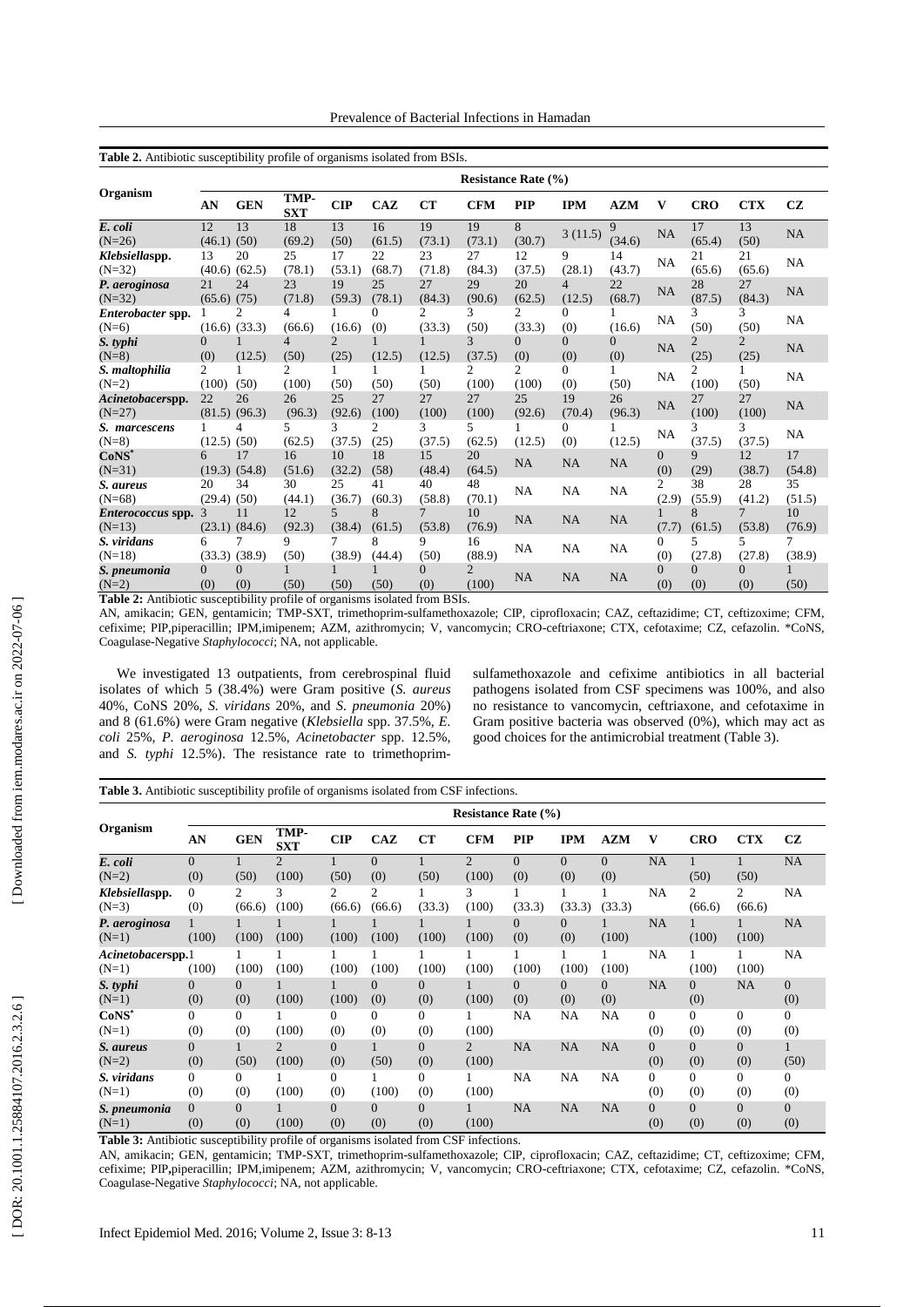*Khademi F et al .*

| <b>Table 4.</b> Antibiotic susceptibility profile of organisms isolated from lower respiratory infections. |                 |                        |                          |                        |                          |                          |              |                            |                          |              |                    |                        |                        |             |
|------------------------------------------------------------------------------------------------------------|-----------------|------------------------|--------------------------|------------------------|--------------------------|--------------------------|--------------|----------------------------|--------------------------|--------------|--------------------|------------------------|------------------------|-------------|
|                                                                                                            |                 |                        |                          |                        |                          |                          |              | <b>Resistance Rate (%)</b> |                          |              |                    |                        |                        |             |
| Organism                                                                                                   | AN              | <b>GEN</b>             | TMP-<br><b>SXT</b>       | CIP                    | CAZ                      | CT                       | <b>CFM</b>   | <b>PIP</b>                 | <b>IPM</b>               | <b>AZM</b>   | V                  | <b>CRO</b>             | <b>CTX</b>             | <b>CZ</b>   |
| E. coli<br>$(N=31)$                                                                                        | 11<br>(35.5)    | 18<br>(58)             | 27<br>(87.1)             | 20<br>(64.5)           | 22<br>(70.9)             | 23<br>(74.2)             | 25<br>(80.6) | 9<br>(29)                  | 10<br>(32.2)             | 18<br>(58)   | NA                 | 22<br>(70.9)           | 24<br>(77.4)           | NA          |
| Klebsiellaspp.<br>$(N=68)$                                                                                 | 50<br>(73.5)    | 44<br>(64.7)           | 63<br>(93)               | 46<br>(67.6)           | 54<br>(79.4)             | 41<br>(60.3)             | 57<br>(83.8) | 26<br>(38.2)               | 26<br>(38.2)             | 31<br>(45.6) | NA                 | 57<br>(83.8)           | 53<br>(77.9)           | <b>NA</b>   |
| P. aeroginosa<br>$(N=110)$                                                                                 | 42<br>(38)      | 66<br>(60)             | 83<br>(75.4)             | 62<br>(56.3)           | 69<br>(62.7)             | 80<br>(72.7)             | 89<br>(80.9) | 43<br>(39)                 | 45<br>(40.9)             | 41<br>(37.3) | NA                 | 91<br>(82.7)           | 79<br>(71.8)           | NA          |
| Enterobacter spp.<br>$(N=13)$                                                                              | 4<br>(30.7)     | 7<br>(53.8)            | 10<br>(76.9)             | 8<br>(61.5)            | 7<br>(53.8)              | 8<br>(61.5)              | 10<br>(76.9) | 4<br>(30.7)                | $\overline{2}$<br>(15.4) | 6<br>(46.1)  | NA                 | 9<br>(69.2)            | 8<br>(61.5)            | <b>NA</b>   |
| Proteus spp.<br>$(N=32)$                                                                                   | 18<br>(56.2)    | 21<br>(65.6)           | 20<br>(62.5)             | 19<br>(59.3)           | 21<br>(65.6)             | 21<br>(65.6)             | 23<br>(71.8) | 11<br>(34.3)               | 11<br>(34.3)             | 15<br>(46.8) | NA                 | 21<br>(65.6)           | 23<br>(71.8)           | NA          |
| Acinetobacerspp.<br>$(N=63)$                                                                               | 53<br>(84.1)    | 61<br>(96.8)           | (100)                    | 6363<br>(100)          | (100)                    | 6363<br>(100)            | 63<br>(100)  | 56<br>(88.9)               | 57<br>(90.5)             | (66.6)       | $42$ <sub>NA</sub> | 63<br>(100)            | 63<br>(100)            | <b>NA</b>   |
| Citrobacterspp.<br>$(N=11)$                                                                                | 5<br>(45.4)     | 7<br>(63.6)            | 9<br>(81.8)              | 7<br>(63.6)            | $\overline{7}$<br>(63.6) | 8<br>(72.8)              | 8<br>(72.8)  | $\overline{4}$<br>(36.3)   | 3<br>(27.3)              | 3<br>(27.3)  | NA                 | 8<br>(72.8)            | 8<br>(72.8)            | NA          |
| S. marcescens<br>$(N=18)$                                                                                  | 4<br>(22.2)     | (38.9)                 | 14<br>(77.8)             | 6<br>(33.3)            | 8<br>(44.4)              | 6<br>(33.3)              | 12<br>(66.6) | 4<br>(22.2)                | 3<br>(16.6)              | 7<br>(38.9)  | NA                 | 11<br>(61.1)           | 9<br>(50)              | NA          |
| Alcaligenesfaecalis1<br>$(N=4)$                                                                            | (25)            | 2<br>(50)              | 4<br>(100)               | 3<br>(75)              | $\overline{2}$<br>(50)   | $\overline{c}$<br>(50)   | 3<br>(75)    | (25)                       | (25)                     | (25)         | NA                 | 3<br>(75)              | $\overline{c}$<br>(50) | NA          |
| CoNS <sup>*</sup><br>$(N=8)$                                                                               | 1<br>(12.5)     | $\overline{2}$<br>(25) | 2<br>(25)                | $\overline{c}$<br>(25) | 3<br>(37.5)              | 1<br>(12.5)              | 5<br>(62.5)  | <b>NA</b>                  | <b>NA</b>                | NA           | (0)                | 01<br>(12.5)           | (12.5)                 | 3<br>(37.5) |
| S. aureus<br>$(N=23)$                                                                                      | 10<br>(43.5)    | 8<br>(34.8)            | $\overline{7}$<br>(30.4) | 6<br>(26.1)            | 13<br>(56.5)             | $\overline{7}$<br>(30.4) | 15<br>(65.2) | NA                         | <b>NA</b>                | NA           | 1<br>(4.3)         | 8<br>(34.8)            | 5<br>(21.7)            | 9<br>(39.1) |
| Enterococcus spp.<br>$(N=14)$                                                                              | (50)            | 9<br>(64.3)            | 11<br>(78.6)             | 5.<br>(35.7)           | 6<br>(42.8)              | $\mathfrak{D}$<br>(14.3) | 11<br>(78.6) | <b>NA</b>                  | NA                       | <b>NA</b>    | 1<br>(7.1)         | 3<br>(21.4)            | 4<br>(28.6)            | 8<br>(57.1) |
| S. viridans<br>$(N=10)$                                                                                    | 4<br>(40)       | $\overline{4}$<br>(40) | 6<br>(60)                | $\overline{4}$<br>(40) | $\overline{4}$<br>(40)   | $\overline{2}$<br>(20)   | 5<br>(50)    | NA                         | NA                       | NA           | $\Omega$<br>(0)    | $\overline{4}$<br>(40) | 3<br>(30)              | 5<br>(50)   |
| S. pneumonia<br>$(N=3)$                                                                                    | $\Omega$<br>(0) | $\Omega$<br>(0)        | (33.3)                   | 0<br>(0)               | 1<br>(33.3)              | 0<br>(0)                 | (33.3)       | <b>NA</b>                  | <b>NA</b>                | NA           | $\Omega$<br>(0)    | 0<br>(0)               | $\Omega$<br>(0)        | (33.3)      |

**Table 4:** Antibiotic susceptibility profile of organisms isolated from lower respiratory infection

AN, amikacin; GEN, gentamicin; TMP -SXT, trimethoprim -sulfamethoxazole; CIP, ciprofloxacin; CAZ, ceftazidime; CT, ceftizoxime; CFM, cefixime; PIP,piperacillin; IPM,imipenem; AZM, azithromycin; V, vancomycin; CRO -ceftriaxone; CTX, cefotaxime; CZ, cefazolin. \*CoNS, Coagulase -Negative *Staphylococci*; NA, not applicable.

|                              |                                    |                        |                    |                          |                        |                        | <b>Resistance Rate (%)</b> |                         |                 |                        |                 |                          |                 |             |
|------------------------------|------------------------------------|------------------------|--------------------|--------------------------|------------------------|------------------------|----------------------------|-------------------------|-----------------|------------------------|-----------------|--------------------------|-----------------|-------------|
| Organism                     | AN                                 | <b>GEN</b>             | TMP-<br><b>SXT</b> | $\mathbf{CIP}$           | CAZ                    | CT                     | <b>CFM</b>                 | <b>PIP</b>              | <b>IPM</b>      | <b>AZM</b>             | $\mathbf{V}$    | <b>CRO</b>               | <b>CTX</b>      | CZ.         |
| E. coli                      | 8                                  | $\mathbf{Q}$           | 12                 | $\overline{7}$           | 9                      | 9                      | 11                         | 5                       | $\overline{2}$  | $\tau$                 | <b>NA</b>       | 5                        | 6               | NA          |
| $(N=18)$                     | (44.4)                             | (50)                   | (66.6)             | (38.9)                   | (50)                   | (50)                   | (61.1)                     | (27.8)                  | (11.1)          | (38.9)                 |                 | (27.8)                   | (33.3)          |             |
| Klebsiellaspp.<br>$(N=15)$   | 7<br>(63.6)                        | 11<br>(73.3)           | 14<br>(93.3)       | 8<br>(53.3)              | 11<br>(73.3)           | 10<br>(66.6)           | 13<br>(86.6)               | 4<br>(26.6)             | 4<br>(26.6)     | 3<br>(20)              | <b>NA</b>       | 10<br>(66.6)             | 10<br>(66.6)    | <b>NA</b>   |
| P. aeroginosa<br>$(N=22)$    | 12<br>(54.5)                       | 15<br>(68.2)           | 20<br>(90.9)       | 14<br>(63.6)             | 14<br>(63.6)           | 15<br>(68.2)           | 19<br>(86.3)               | 10<br>(45.4)            | 9<br>(40.9)     | 13<br>(59.1)           | NA              | 16<br>(72.7)             | 17<br>(77.3)    | NA          |
| Enterobacter spp.<br>$(N=5)$ | $^{(1)}$<br>(0)                    | (20)                   | 3<br>(60)          | (20)                     | $\Omega$<br>(0)        | 2<br>(40)              | 3<br>(60)                  | (20)                    | 0<br>(0)        | (20)                   | NA              | 2<br>(40)                | (20)            | <b>NA</b>   |
| Proteus spp.<br>$(N=8)$      | (12.5)                             | $\overline{2}$<br>(25) | 6<br>(75)          | $\overline{2}$<br>(25)   | $\overline{4}$<br>(50) | $\overline{4}$<br>(50) | 6<br>(75)                  | $\mathcal{F}$<br>(37.5) | $\Omega$<br>(0) | $\overline{4}$<br>(50) | <b>NA</b>       | $\overline{2}$<br>(25)   | 3<br>(37.5)     | NA          |
| Acinetobacerspp.<br>$(N=8)$  | 7<br>(87.5)                        | 8<br>(100)             | 8<br>(100)         | 8<br>(100)               | 8<br>(100)             | 8<br>(100)             | 8<br>(100)                 | 6<br>(75)               | 7<br>(87.5)     | 7<br>(87.5)            | <b>NA</b>       | 8<br>(100)               | 8<br>(100)      | <b>NA</b>   |
| S. marcescens<br>$(N=3)$     | $\Omega$<br>(0)                    | (33.3)                 | 3<br>(100)         | (33.3)                   | (33.3)                 | (33.3)                 | $\overline{2}$<br>(66.6)   | (33.3)                  | $\Omega$<br>(0) | (33.3)                 | NA              | (33.3)                   | $\Omega$<br>(0) | NA          |
| $CoNS^*$                     |                                    |                        |                    | 2                        | 4                      |                        | 8                          | NA                      | <b>NA</b>       | <b>NA</b>              | $\theta$        |                          | $\Omega$        | 2           |
| $(N=14)$                     | (7.1)                              | (7.1)                  | (50)               | (14.3)                   | (28.6)                 | (7.1)                  | (57.1)                     |                         |                 |                        | (0)             | (7.1)                    | (0)             | (14.3)      |
| S. aureus                    | 8                                  | 9                      | 8                  | $\overline{7}$           | 12                     | 3                      | 18                         | NA                      | NA              | NA                     |                 | 5                        | 4               | 9           |
| $(N=30)$                     | (26.6)                             | (30)                   | (26.6)             | (23.3)                   | (40)                   | (10)                   | (60)                       |                         |                 |                        | (3.3)           | (16.6)                   | (13.3)          | (30)        |
| <i>Enterococcus</i> spp. 3   |                                    | 5                      | 7(63.6)            | 6                        | 6                      | 2                      | 7 (63.6) NA                |                         | NA              | NA                     |                 | 2                        | 2               | 5           |
| $(N=11)$                     | (27.3)                             | (45.4)                 |                    | (54.5)                   | (54.5)                 | (18.2)                 |                            |                         |                 |                        | (9.1)           | (18.2)                   | (18.2)          | (45.4)      |
| S. viridans<br>$(N=13)$      | $\overline{\phantom{0}}$<br>(38.5) | 6<br>(46.1)            | 8<br>(61.5)        | $\overline{5}$<br>(38.5) | 8<br>(61.5)            | (7.7)                  | 10<br>(76.9)               | NA                      | NA              | NA                     | $\Omega$<br>(0) | $\overline{4}$<br>(30.7) | (7.7)           | 3<br>(23.1) |

**Table 5:** Antibiotic susceptibility profile of organisms isolated from wound infections.

AN, amikacin; GEN, gentamicin; TMP -SXT, trimethoprim -sulfamethoxazole; CIP, ciprofloxacin; CAZ, ceftazidime; CT, ceftizoxime; CFM, cefixime; PIP,piperacillin; IPM,imipenem; AZM, azithromycin; V, vancomycin; CRO-ceftriaxone; CTX, cefotaxime; CZ, cefazolin. \*CoNS, Coagulase -Negative *Staphylococci*; NA, not applicable.